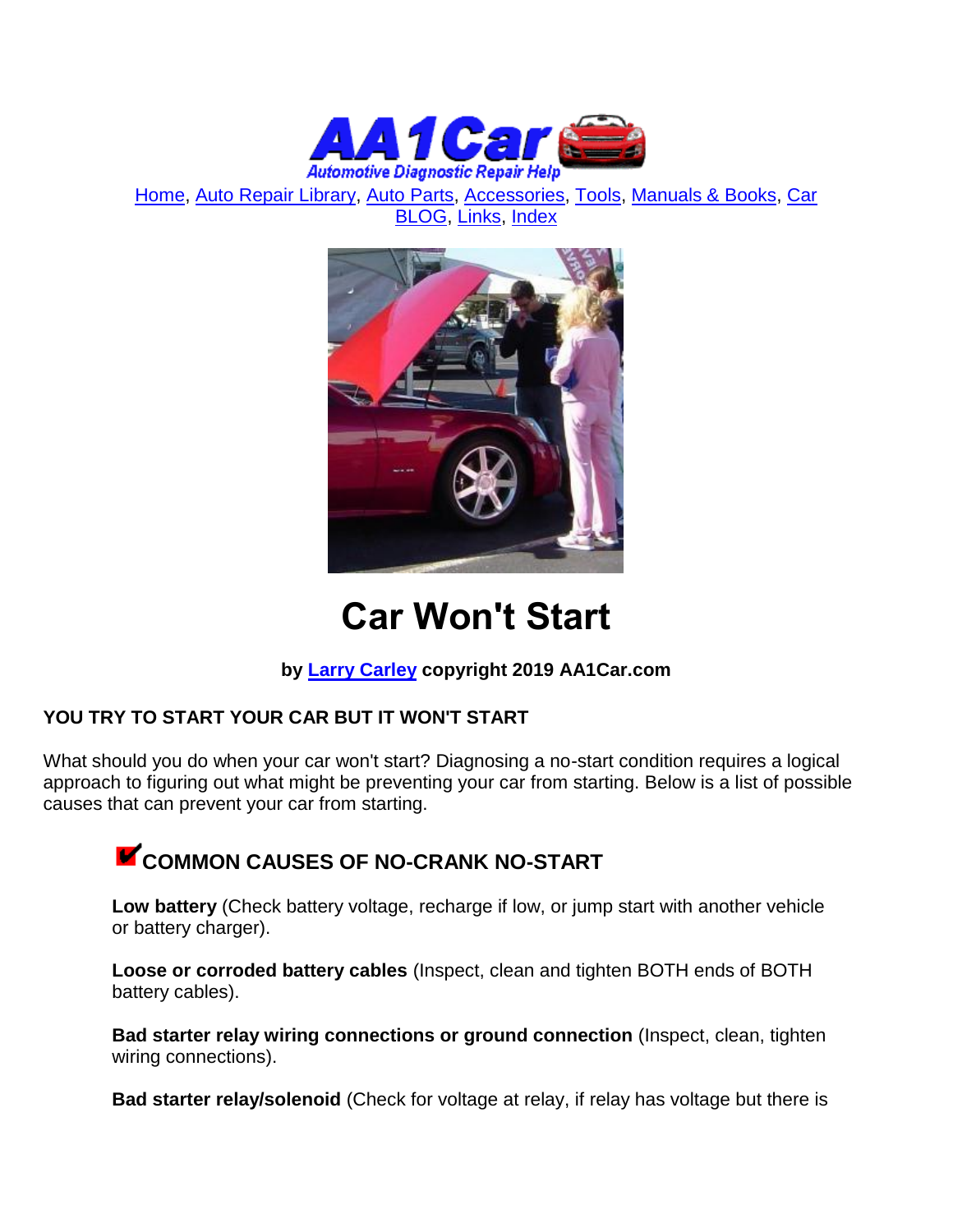no "click" when key is turned to start, replace relay).

**Bad starter** (Jump battery voltage direct to starter to see if it spins, or remove starter and have it bench tested at auto parts store).

**Damaged starter drive or teeth on flywheel** (Remove starter and inspect drive gear and flywheel teeth, replace damaged parts if necessary).

### **Typical Ignition Switch & Starter Circuit**



### www.AA1Car.com

**Bad ignition switch** (Check to see if voltage reaches starter relay/solenoid when turn to start. If not, check for open P/N switch and brake or clutch pedal switch. Replace [ignition switch](http://www.aa1car.com/library/ignition_switch.htm) if defective).

**Open P/N safety switch, or open Brake Pedal Safety Switch** (automatic transmission) or open Clutch Pedal Switch (manual transmission). Bypass switch with jumper wire to see if engine cranks, or use test light or voltmeter to check for voltage passing through switch when ignition is turned to start.

**Bad Start Button or Smart Key Fob** If nothing happens when you push the Start button, the battery in your key fob may be dead, or the fob may be defective, or there may be a problem with the push button circuit. For more information on Push Start Button diagnostics, [Click Here.](http://www.aa1car.com/library/push_button_start_system.htm) Refer to your owners manual for emergency starting procedure if your [Key fob won't start your car.](http://www.aa1car.com/library/keyfob_wont_start_car.htm) On some vehicles, placing the fob next to the push start button, pressing the Start button with the fob, or inserting the fob into a special slot on the instrument panel, steering column or center console may allow it to communicate with the ignition system so your engine will crank and start.

#### Push Button Park/Neutral + **Brake Pedal** Starter Starter Motor sends start PowerTrain Control Safety Switch Safety Switch Solenoid  $\Box$ cranks engine request Module to start or to PCM Must be in Park or Neutral Relay with Brake Pedal Depressed www.AA1Car.com

### **Typical Push Button Start System**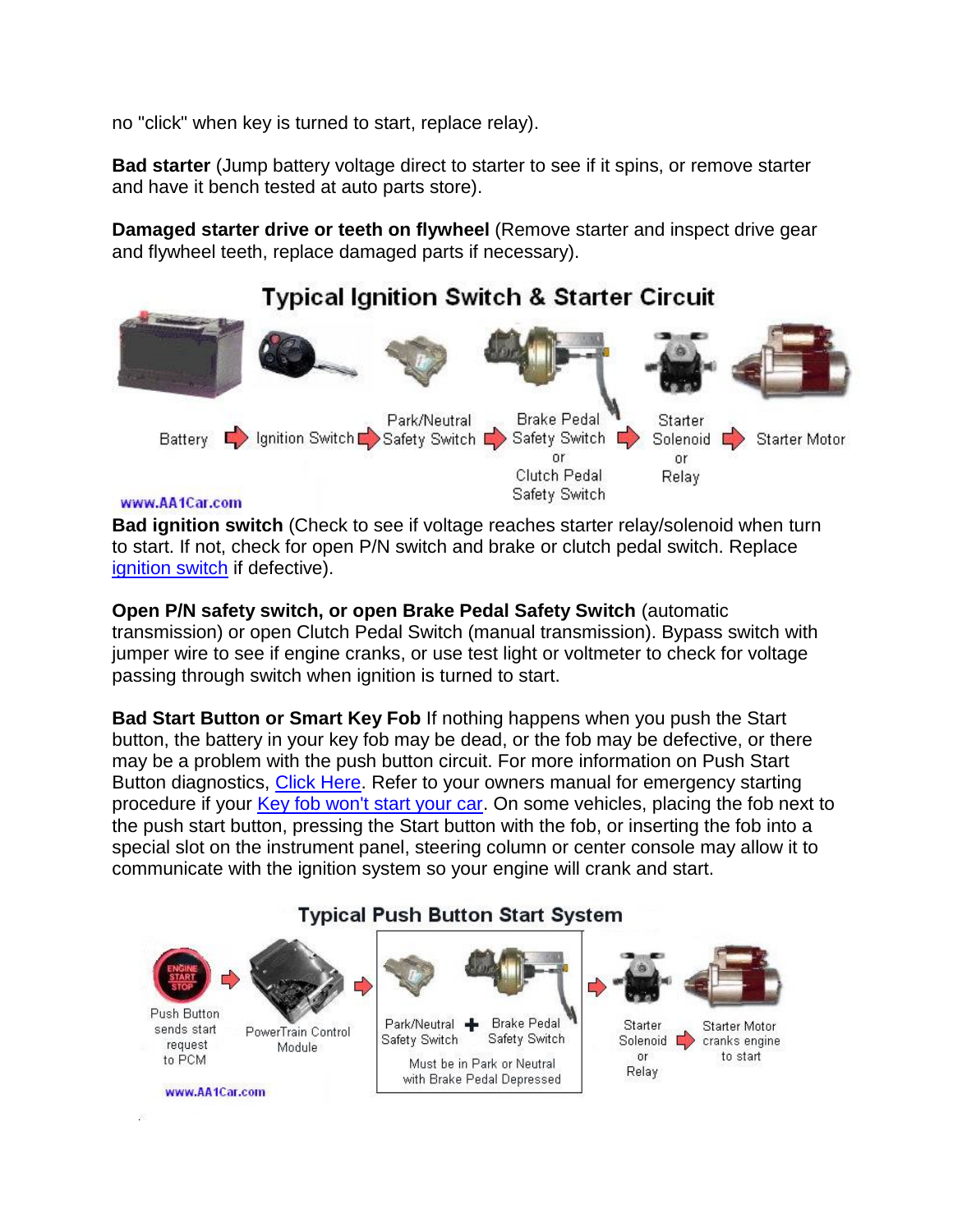**Engine seized due to bearing failure or internal damage** (Use socket and long handle to see if engine can be turned by hand, if not engine is locked up).

**Engine hydrolocked** due to coolant leak from leaky head gasket (Use socket and wrench to see if engine rotates, remove spark plugs and see if coolant comes out or engine can not be cranked with plugs out).

### **ENGINE CRANKS OKAY BUT WON'T START**

If the engine cranks over normally when you attempt to start you car, but the engine does not start, the problem may be **NO FUEL, NO SPARK or NO COMPRESSION**. The engine needs adequate fuel pressure, a properly timed spark and normal compression to start.

**TIP:** To find why the engine won't start, remove the air inlet tube from the throttle body, push the throttle open and spray a small amount of aerosol starting fluid into the engine. Crank the engine. IF it has spark and compression but NO FUEL, it will start and run a few seconds before dying. If it does NOT start, it probably has NO SPARK.

**TIP:** Another method to check for spark is to pull a spark plug wire off of a spark plug (if it has plug wires, coil-on-plug ignitions do not) and place the open end of the plug wire near a metal surface on the engine. Have a helper crank the engine while you watch for a spark. DO NOT hold the wire while doing this as it can shock you. If you see a spark, the problem is not spark, but most likely NO FUEL or NO COMPRESSION. If you do not see a spark, the problem is in the IGNITION CIRCUIT.

**TIP:** Proper fuel pressure is critical for fuel injected engines to start and run. You should hear the fuel pump inside the fuel tank buzz for a couple of seconds when the ignition is turned on (no buzz means the pump is not running and the engine is not getting fuel). You can smell the tailpipe for gasoline vapors after cranking the engine. If you smell gas, the problem is likely not fuel but NO SPARK. You can also remove the plastic cap and press the schraeder valve test fitting on the fuel rail to see if there is any fuel pressure to the engine (not a very accurate test because fuel pressure must be at a certain level for the engine to start, for that you need a gauge). Even so, no fuel at the fuel rail would tell you fuel is not getting to the engine.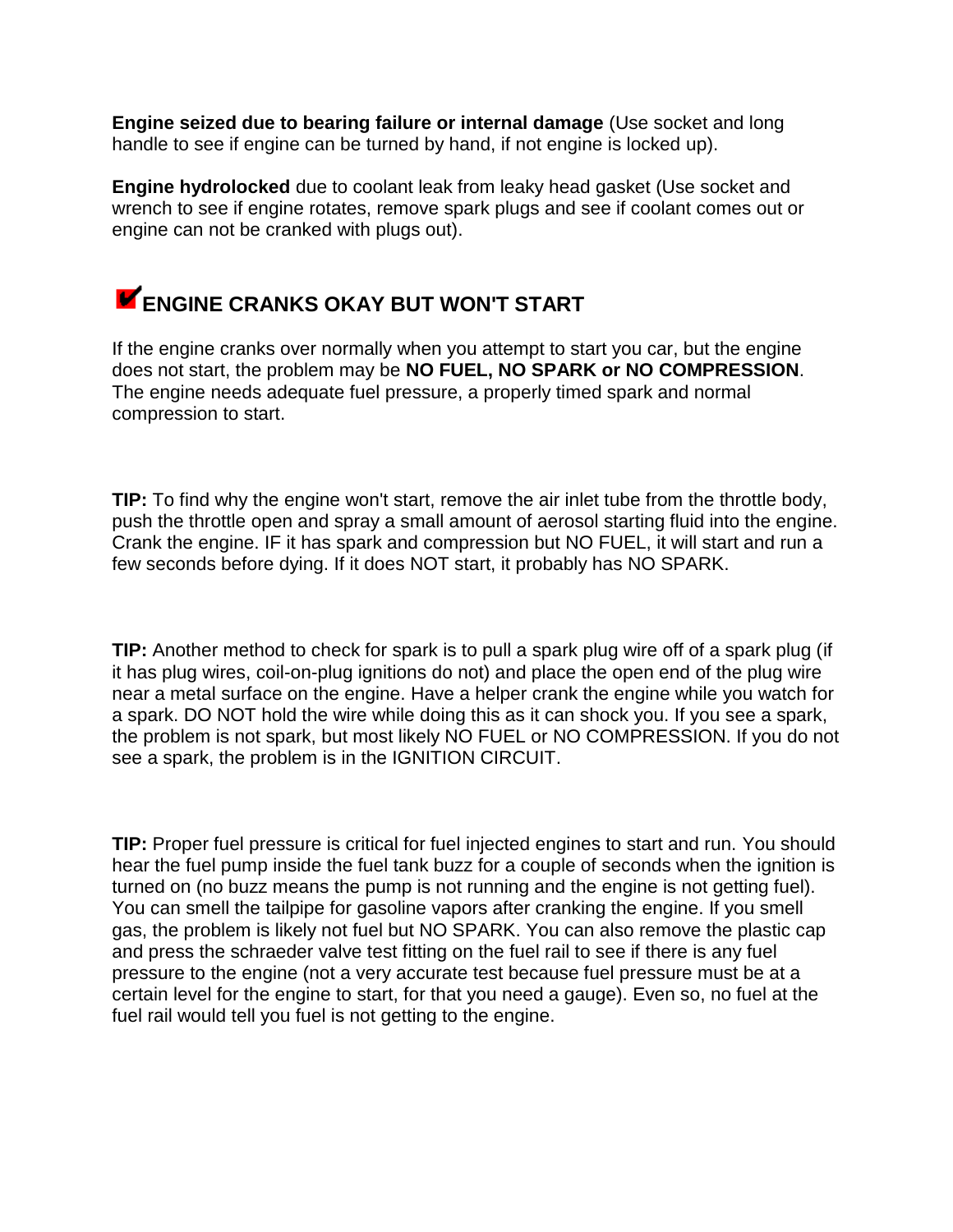# **FUEL RELATED CAUSES OF A NO START**



**Anti-Theft system issue**. If your Anti-Theft light is flashing, the anti-theft system is disabling the fuel pump to prevent the engine from starting. The problem could be a defective chip in a smart key, or a dead battery in a smart key or keyless entry fob, or a fault in the Anti-Theft system itself. See [Diagnose Anti-Theft System](http://www.aa1car.com/library/troubleshoot_antitheft_system.htm) for help.

**Bad [fuel pump](http://www.aa1car.com/library/fuel_pump_diagnose.htm)** (Pump should run for a few seconds when ignition key is turned to start, no buzz means no fuel delivery to the engine).

**Bad fuel pump relay** (Relay is energized by PCM to route power to fuel pump when ignition is on).

**Bad inertia fuel shut-off safety switch** (Shuts off fuel in an accident, may have been tripped by a severe jolt, press button to reset).

**Open in wiring** anywhere in fuel pump wiring circuit (power or ground). Problem may be at wiring connector on top of fuel tank (hard to reach!).

**No gas in fuel tank** (Check the fuel gauge, and keep in mind the gauge may not be reading accurately).

**Bad gas** (Contaminated with water or too much alcohol or diesel fuel). If you just filled up with gas and now your car won't start, suspect bad gas.

**Plugged Fuel Filter** (When was the filter last changed?). Replace the filter. If plugged with rust.k fuel tank may also need to be cleaned or replaced.

**Plugged or Pinched Fuel Line** (Inspect fuel lines under vehicle for damage).

**Leaky Fuel Pressure Regulator** (Controls fuel pressure to injectors, which is critical for starting and proper air/fuel mixture).

**No power to Fuel Injectors** (Due to faulty fuel injector relay, blown fuse, no input signal to PCM from crank position sensor or cam position sensor, or bad PCM driver circuit). Injectors should usually have power when key is on. PCM grounds other side of injector circuit to pulse the injectors.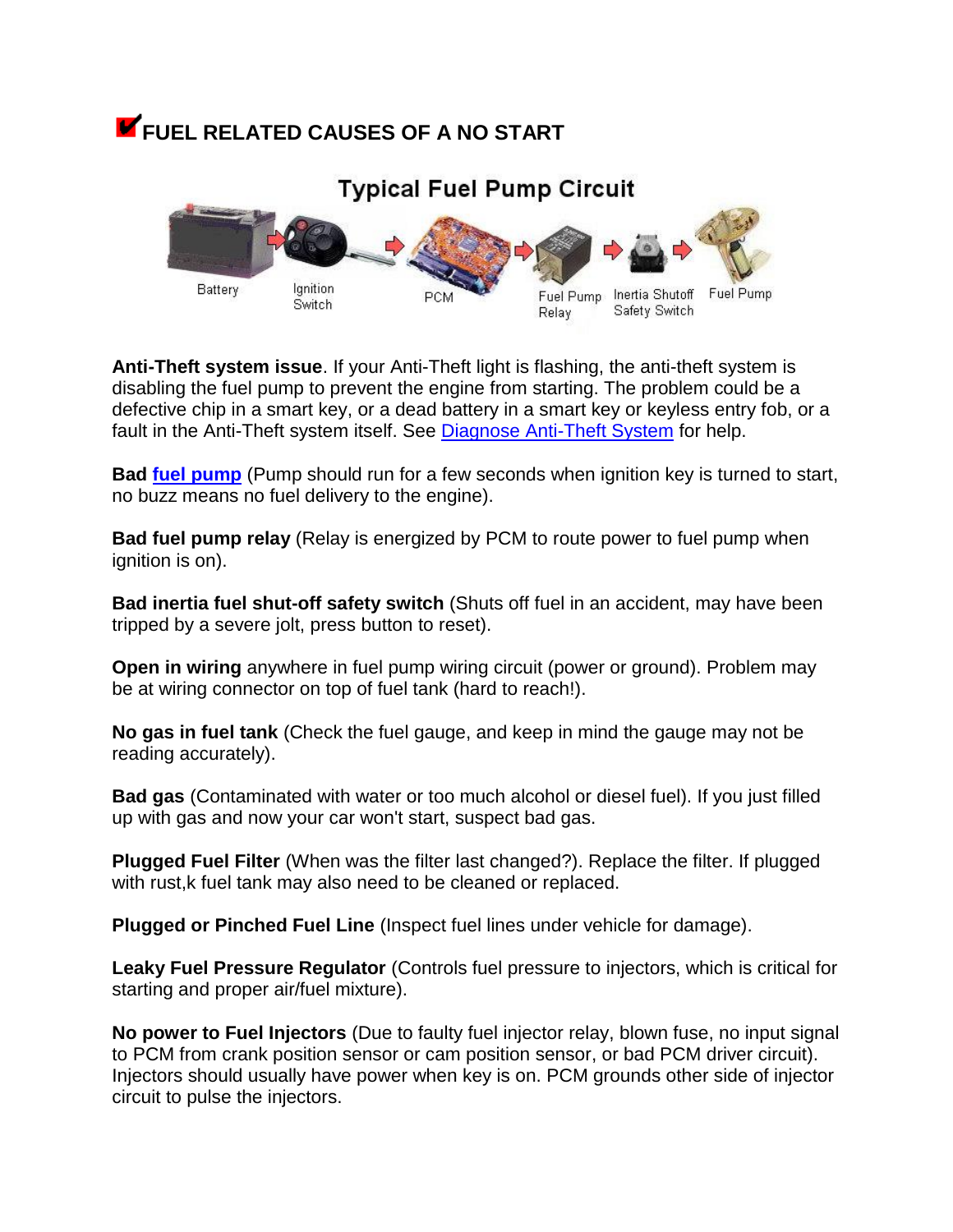**Major vacuum leak** (An open EGR valve, disconnected vacuum hose, PCV valve, etc, can create a large vacuum leak and allow too much air to be sucked into the engine. This will make the air/fuel mixture too lean and make the engine hard to start. Engine will usually idle rough if it does start.



# **IGNITION RELATED CAUSES OF A NO START**

**Bad [crankshaft position sensor](http://www.aa1car.com/library/crank_sensors.htm)** or distributor pickup (Sends pulse signal to ignition module and/or PCM that is necessary to trigger the ignition coil(s)).

**Bad ignition module** (controls firing of ignition coil(s), may have an intermittent open in circuitry that causes loss of spark, hard starting or sudden stalling, usually when hot)

**Bad ignition coil(s).** Ignition coil creates high voltage to fire the spark plugs. On engines with a distributor, a bad coil will prevent spark at all the spark plugs. On engines with a distributorless ignition system or coil-on-plug ignition, a bad coil will only affect one or two cylinders depending on the application. This may make the engine hard to start, but it will run on the remaining cylinders that are firing.

**Cracks or carbon tracks inside distributor cap or on rotor** (on older engines with distributors, cracks or carbon tracks allow spark to short to ground before it reaches the spark plugs). Same thing can happen in coil-on-plug ignition systems if cracks or carbon tracks inside coil tube.

**Bad spark plug wires** (if wet, cracked, burned or internal resistance exceeds specifications, can interfere with good spark and make engine hard to start).

**Fouled spark plugs** (if the electrodes are contaminated with deposits, spark may short